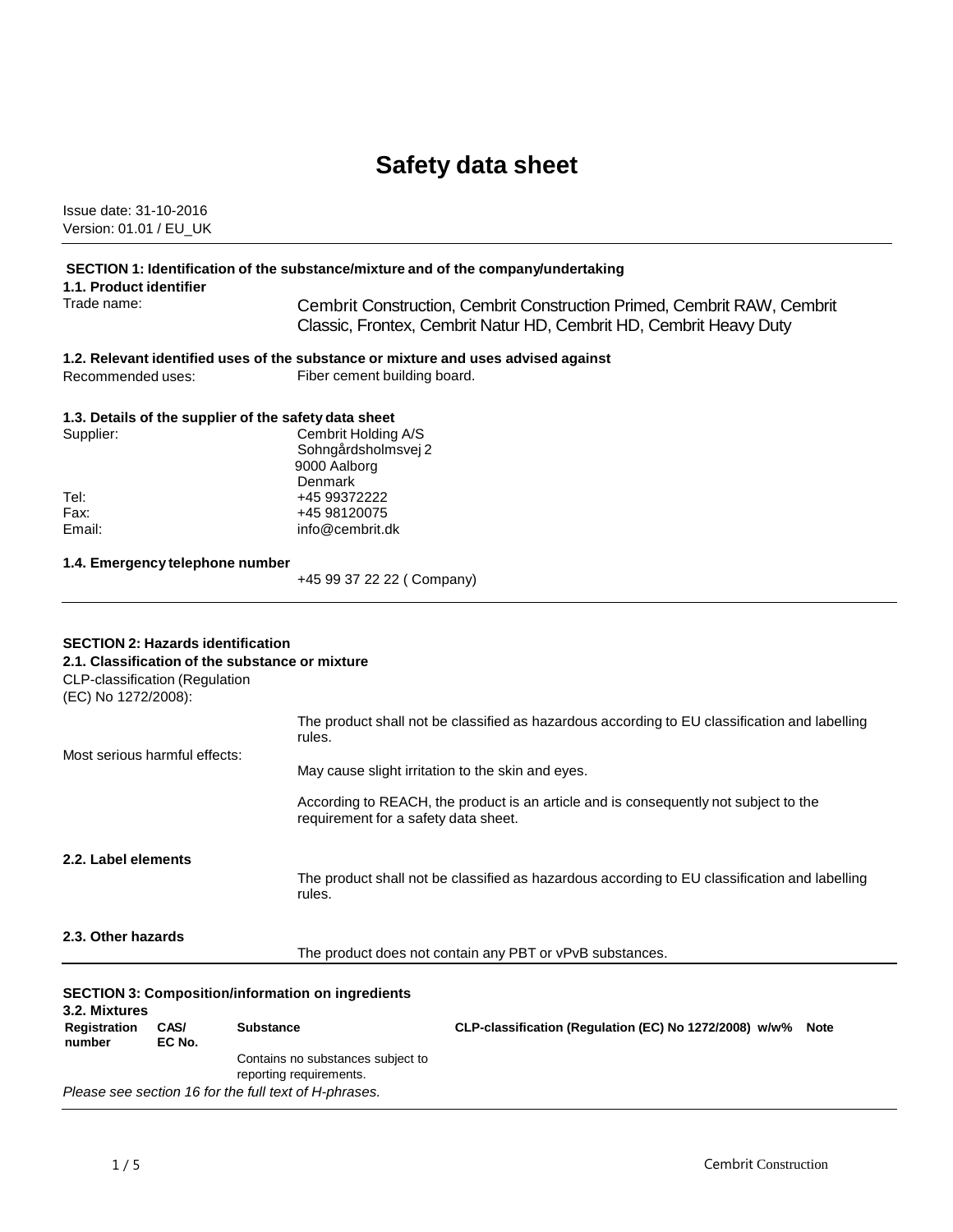# **SECTION 4: First aid measures**

| JEUTIUN 4. FIISL dIU IIIEdSUIES<br>4.1. Description of first aid measures          |                                                                                                                                                                                                  |
|------------------------------------------------------------------------------------|--------------------------------------------------------------------------------------------------------------------------------------------------------------------------------------------------|
| Inhalation:                                                                        | Seek fresh air. Seek medical advice in case of persistent discomfort.                                                                                                                            |
| Ingestion:                                                                         | Wash out mouth thoroughly and drink 1-2 glasses of water in small sips. Seek medical advice<br>in case of discomfort.                                                                            |
| Skin:                                                                              | Wash skin with soap and water. Seek medical advice in case of persistent discomfort.                                                                                                             |
| Eyes                                                                               | Flush with water (preferably using eye wash equipment) until irritation subsides. Seek medical<br>advice if symptoms persist.                                                                    |
| Other information:                                                                 | When obtaining medical advice, show the safety data sheet or label.                                                                                                                              |
| 4.2. Most important symptoms and effects, both acute and delayed                   |                                                                                                                                                                                                  |
|                                                                                    | May cause slight irritation to the skin and eyes.<br>4.3. Indication of any immediate medical attention and special treatment needed<br>Treat symptoms. No special immediate treatment required. |
| <b>SECTION 5: Firefighting measures</b><br>5.1. Extinguishing media                |                                                                                                                                                                                                  |
| Suitable extinguishing media                                                       | The product is not directly flammable. Choose extinguishing agents based on the surrounding<br>fire.                                                                                             |
| Unsuitable extinguishing media                                                     | Do not use water stream, as it may spread the fire.                                                                                                                                              |
| 5.2. Special hazards arising from the substance or mixture                         |                                                                                                                                                                                                  |
| 5.3. Advice for firefighters                                                       | The product is not directly flammable. Avoid inhalation of vapour and fumes - seek fresh air.                                                                                                    |
|                                                                                    | Wear Self-Contained Breathing Apparatus (SCBA) with chemical resistant gloves.                                                                                                                   |
| <b>SECTION 6: Accidental release measures</b><br>For non-emergency personnel:      | 6.1. Personal precautions, protective equipment and emergency procedures<br>Wear gloves.                                                                                                         |
| For emergency responders:                                                          | Normal protective clothing equivalent to EN 469 is recommended.                                                                                                                                  |
| 6.2. Environmental precautions                                                     |                                                                                                                                                                                                  |
| 6.3. Methods and material for containment and cleaning up                          | Prevent spillage from entering drains and/or surface water.                                                                                                                                      |
|                                                                                    | Sweep up/collect spills for possible reuse or transfer to suitable waste containers.                                                                                                             |
| 6.4. Reference to other sections                                                   | See section 8 for type of protective equipment. See section 13 for instructions on disposal.                                                                                                     |
| <b>SECTION 7: Handling and storage</b><br>7.1. Precautions for safe handling       | Running water and eye wash equipment should be available. Wash hands before breaks,<br>before using restroom facilities, and at the end of work.                                                 |
| 7.2. Conditions for safe storage, including any incompatibilities                  | Store in a dry area.                                                                                                                                                                             |
| 7.3. Specific end use(s)                                                           | None.                                                                                                                                                                                            |
| <b>SECTION 8: Exposure controls/personal protection</b><br>8.1. Control parameters |                                                                                                                                                                                                  |
| Legal basis:                                                                       | Commission Directive 2000/39/EC (Occupational Exposure Limits). Last amended by<br>Commission Directive 2009/161/EU.                                                                             |
|                                                                                    | Contains no substances subject to reporting requirements.                                                                                                                                        |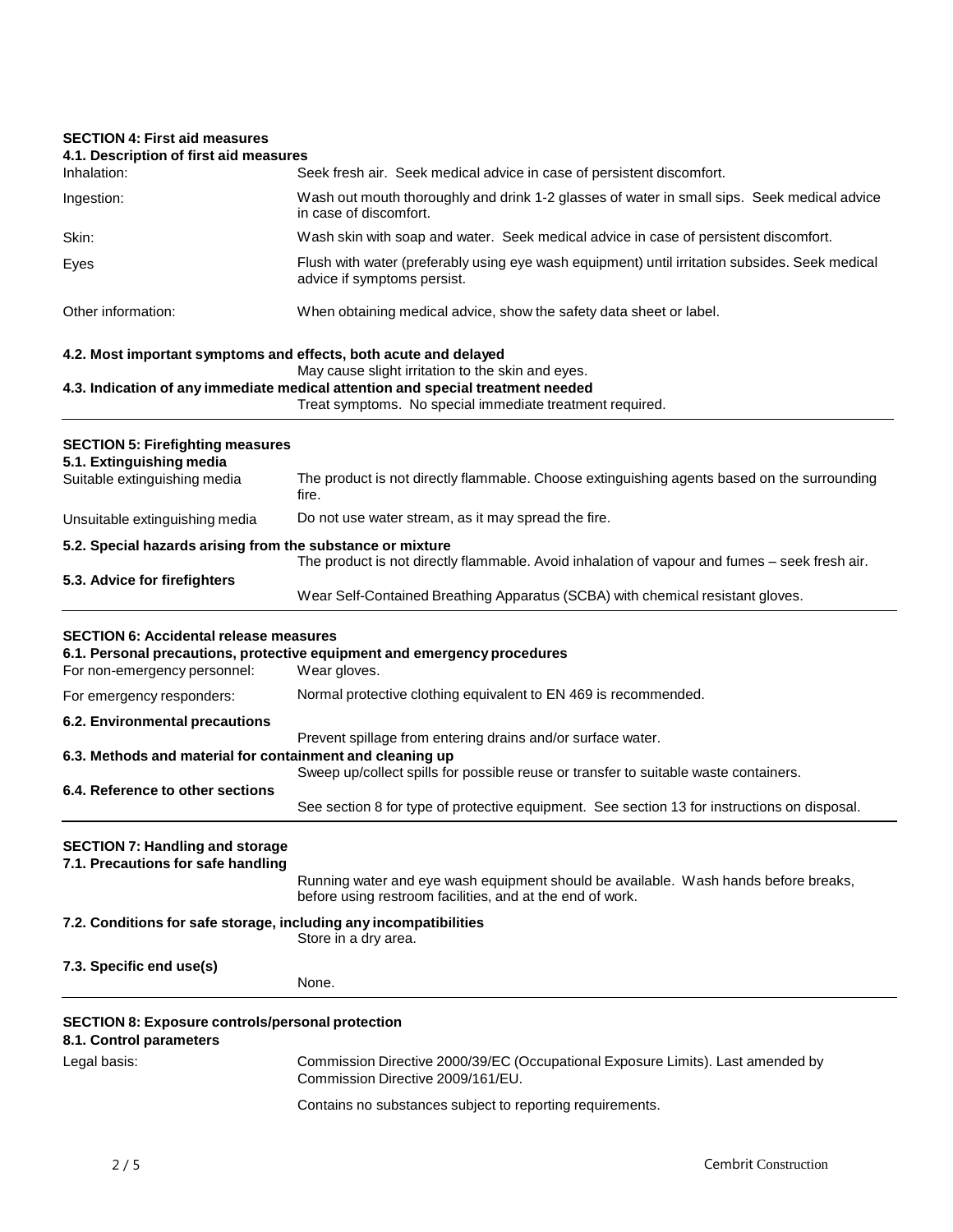| 8.2. Exposure controls<br>Appropriate engineering controls: | Wear the personal protective equipment specified below.                                                                                                                    |
|-------------------------------------------------------------|----------------------------------------------------------------------------------------------------------------------------------------------------------------------------|
| Personal protective equipment,<br>eye/face protection:      | Wear safety goggles if there is a risk of dust contact with eyes. Eye protection must conform to<br>EN 166.                                                                |
| Personal protective equipment,<br>skin protection:          | Wear gloves. Gloves must conform to EN 374.                                                                                                                                |
| Personal protective equipment,<br>respiratory protection:   | Wear respiratory protective equipment with P2 filter when performing dusty work. Respiratory<br>protection must conform to one of the following standards: EN 136/140/145. |
| Environmental exposure controls:                            | Ensure compliance with local regulations for emissions.                                                                                                                    |

# **SECTION 9: Physical and chemical properties**

| 9.1. Information on basic physical and chemical properties |                                                                |  |
|------------------------------------------------------------|----------------------------------------------------------------|--|
| State:                                                     | Solid substance                                                |  |
| Colour:                                                    | Grey                                                           |  |
| Odour:                                                     | No data                                                        |  |
| Odour threshold:                                           | No data                                                        |  |
| pH (solution for use):                                     | No data                                                        |  |
| pH (concentrate):                                          | Approx. 11 (Due to calcum hydroxide, pH will reduce over time) |  |
| Melting point/freezing point:                              | No data                                                        |  |
| Initial boiling point and boiling                          |                                                                |  |
| range:                                                     | No data                                                        |  |
| Flash point:                                               | No data                                                        |  |
| Evaporation rate:                                          | No data                                                        |  |
| Flammability (solid, gas):                                 | No data                                                        |  |
| Upper/lower flammability limits:                           | No data                                                        |  |
| Upper/lower explosive limits:                              | No data                                                        |  |
| Vapour pressure:                                           | No data                                                        |  |
| Vapour density:                                            | No data                                                        |  |
| Relative density:                                          | 1.8                                                            |  |
| Solubility:                                                | Solubility in water: Insoluble                                 |  |
| Partition coefficient                                      |                                                                |  |
| n-octanol/water:                                           | No data                                                        |  |
| Auto-ignition temperature:                                 | No data                                                        |  |
| Decomposition temperature:                                 | >150°C. 250°C: the product loses 90% of it's initial strength. |  |
| Viscosity:                                                 | No data                                                        |  |
| Explosive properties:                                      | No data                                                        |  |
| Oxidising properties:                                      | No data                                                        |  |
| 9.2. Other information                                     |                                                                |  |
|                                                            | None.                                                          |  |
|                                                            |                                                                |  |
| <b>SECTION 10: Stability and reactivity</b>                |                                                                |  |
| 10.1. Reactivity                                           |                                                                |  |

# **10.2. Chemical stability** Not reactive. The product is stable when used in accordance with the supplier's directions. **10.3. Possibilityof hazardous reactions** None known. **10.4. Conditions to avoid 10.5. Incompatible materials** None known. None known. **10.6. Hazardous decomposition products** None known.

### **SECTION 11: Toxicological information**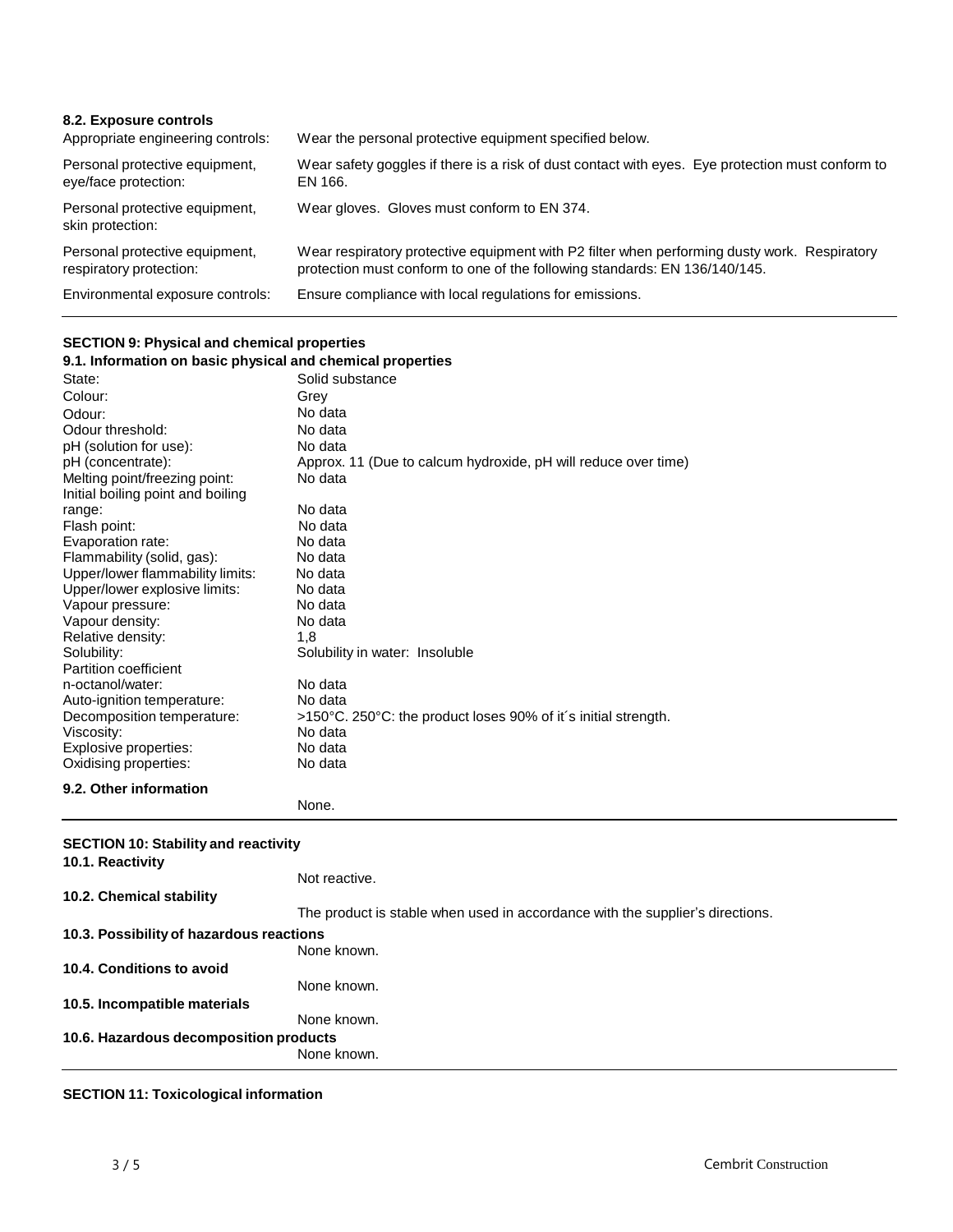# **11.1. Information on toxicological effects**

| Acute toxicity - oral:                              | The product does not have to be classified. Test data are not available.                                                                  |
|-----------------------------------------------------|-------------------------------------------------------------------------------------------------------------------------------------------|
| Acute toxicity - dermal:                            | The product does not have to be classified. Test data are not available.                                                                  |
| Acute toxicity - inhalation:                        | The product does not have to be classified. Test data are not available.                                                                  |
| Skin corrosion/irritation:                          | May cause slight irritation. The product does not have to be classified. Test data are not<br>available.                                  |
| Serious eye damage/eye irritation:                  | May cause eye irritation. The product does not have to be classified. Test data are not<br>available.                                     |
| Respiratory sensitisation or skin<br>sensitisation: | The product does not have to be classified. Test data are not available.                                                                  |
| Germ cell mutagenicity:                             | The product does not have to be classified. Test data are not available.                                                                  |
| Carcinogenic properties:                            | The product does not have to be classified. Test data are not available.                                                                  |
| Reproductive toxicity:                              | The product does not have to be classified. Test data are not available.                                                                  |
| Single STOT exposure:                               | Inhalation of dust may cause irritation to the upper airways. The product does not have to be<br>classified. Test data are not available. |
| Repeated STOT exposure:                             | The product does not have to be classified. Test data are not available.                                                                  |
| Aspiration hazard:                                  | The product does not have to be classified. Test data are not available.                                                                  |
| Other toxicological effects:                        | None known.                                                                                                                               |

| <b>SECTION 12: Ecological information</b><br>12.1. Toxicity |                                                                                   |
|-------------------------------------------------------------|-----------------------------------------------------------------------------------|
|                                                             | The product does not have to be classified. Test data are not available.          |
| 12.2. Persistence and degradability                         |                                                                                   |
|                                                             | Not expected to be biodegradable.                                                 |
| 12.3. Bioaccumulative potential                             |                                                                                   |
|                                                             | No bioaccumulation expected.                                                      |
| 12.4. Mobility in soil                                      |                                                                                   |
|                                                             | Hardens to a firm, non-mobile mass.                                               |
| 12.5. Results of PBT and vPvB assessment                    |                                                                                   |
|                                                             | The product does not contain any PBT or vPvB substances.                          |
| 12.6. Other adverse effects                                 |                                                                                   |
|                                                             | None known.                                                                       |
| <b>SECTION 13: Disposal considerations</b>                  |                                                                                   |
| 13.1. Waste treatment methods                               | Do not discharge large quantities of concentrated spills and residue into drains. |
|                                                             | Contact the local authorities. EWC code: 17 01 01 Concrete                        |